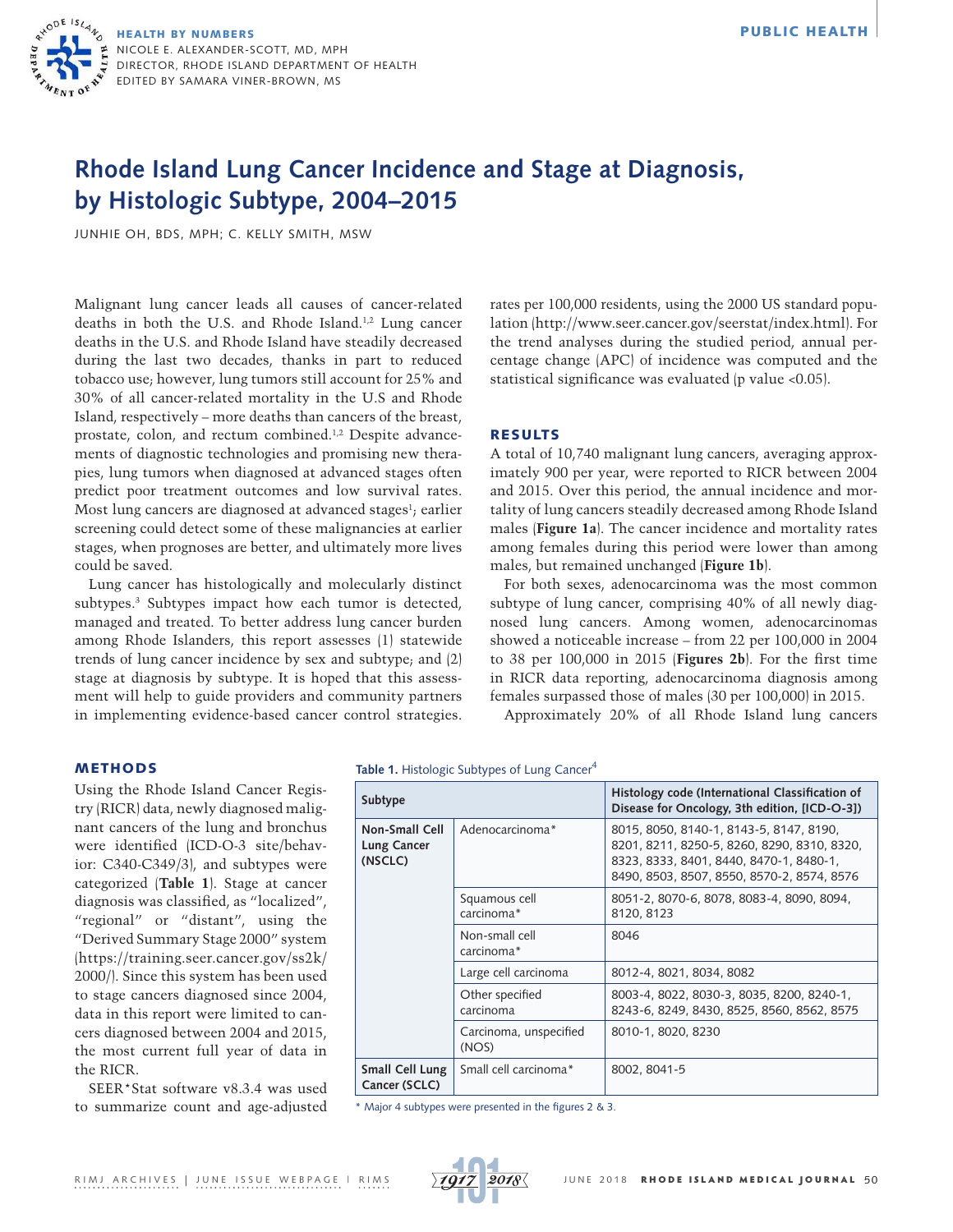were squamous cell carcinoma, a type twice as likely to be diagnosed in males than females (**Figures 2a and 2b**). Squamous cell carcinoma, the second most common lung cancer among males, declined from 2004 to 2015, but this trend did not attain a statistically meaningful significance.

Non-small cell carcinoma's rapid and significant decline was observed both among males and females (**Figures 2a and 2b**).

Small cell carcinoma reporting rates overall were not different between males and females (**Figures 2a & 2b**). Small cell carcinoma diagnoses declined over the study period,





APC: Annual percentage change on average during 2004–2015

**Figure 2a.** Lung Cancer Incidences by Major Subtype among Rhode Island Males, 2004-2015



particularly among males; the decreasing trend among females was less significant.

Stages at diagnosis were summarized by lung cancer subtype. No significant differences were noted when analyzed by sex and year; thus, presented in the **Figure 3** are for both sexes and all study years.

Of all subtypes of lung cancers, most were diagnosed at regional or distant stages. Non-small cell carcinomas and small cell carcinomas were more likely to be diagnosed at distant stages than were adenocarcinomas and squamous cell carcinomas.









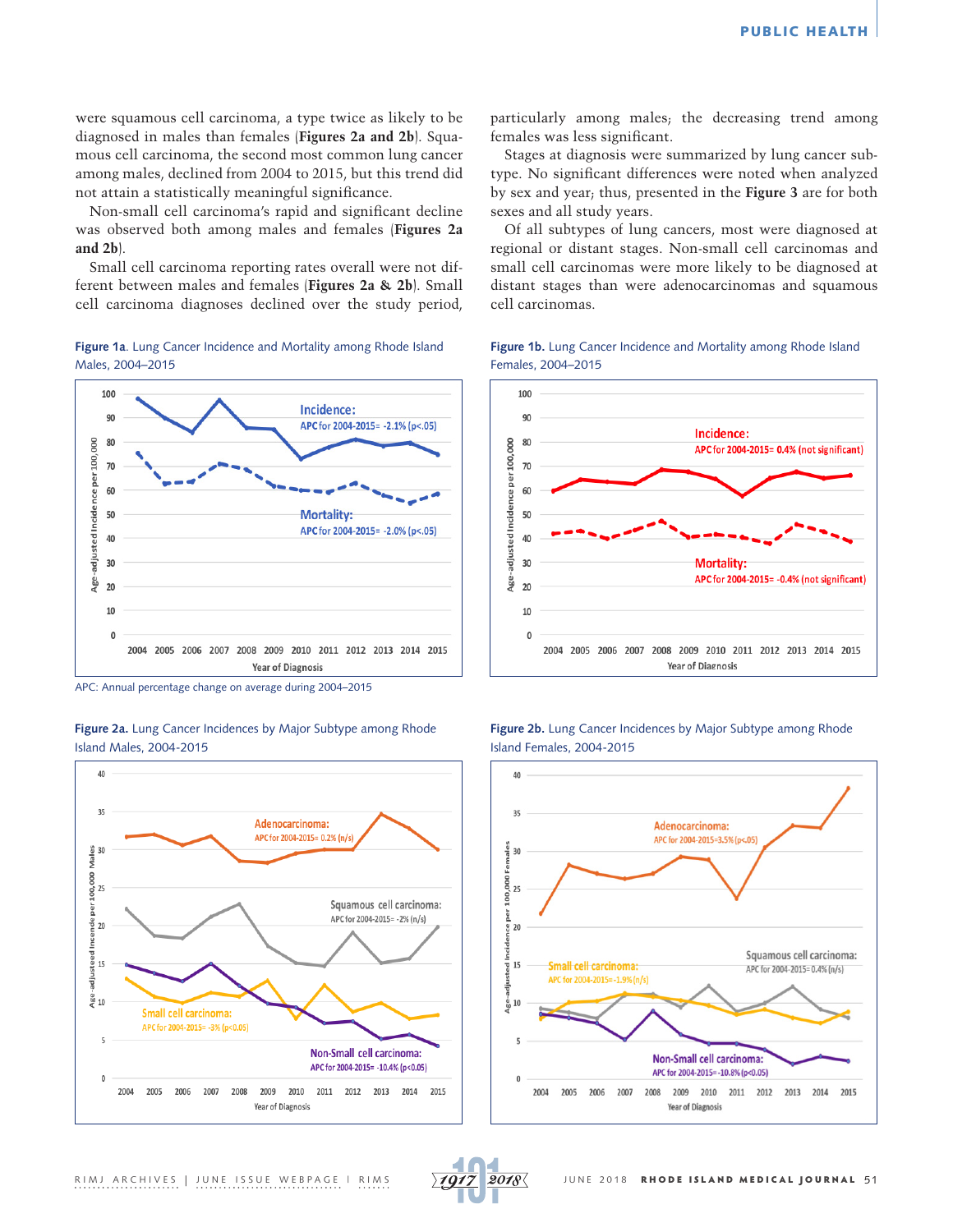**Figure 3.** Number and Percent of Newly Diagnosed Lung Cancer by Major Subtype and Stage at Diagnosis\*, Rhode Island Males and Females, 2004–2015



\* A "localized" cancer is confined to the organ of origin without extension beyond the primary organ. "Regional" cancer has spread to adjacent organs or structures, or to regional lymph nodes. If the cancer has spread to parts of the body remote from the primary tumor, it is classified as "distant" stage.

# **DISCUSSION**

Advances in subtyping and staging of carcinomas have helped to reveal a more complete picture of lung cancer trends in Rhode Island. Among males, there has been a steady decline in overall lung cancer incidence, along with significant parallel reductions in three major subtypes – squamous cell, non-small cell, and small cell carcinomas. By contrast, among females, the overall incidence change is comparatively minimal, attributable to a rapid increase of adenocarcinomas along with a slow-paced decrease of other subtypes (i.e., squamous and small cell carcinomas).

A declining trend of lung cancer overall, since the 1990s, was reported for the U.S representative population.<sup>1,4</sup> Rhode Island's temporal changes varied by sex and histologic type were similar to the U.S trend.4 Incidence rates of males and females have converged for recent decades both in the U.S. and Rhode Island; the cancer rates among males declined more rapidly, and plateaued among females. An explanation for the lag in the lung cancer decline among females, compared with males, is that the smoking rates for females peaked about two decades later than for males.

All lung carcinoma histologies are predominantly associated with smoking, with the strongest associations in squamous and small cell subtypes, and more modest associations in adenocarcinoma.5 The rise in adenocarcinoma in recent years, particularly among females, was similarly observed both in the U.S. and the state. 4 National statistics for adenocarcinoma rates among males showed a stabilization or a slow upturn since the mid-2000s, and this trend was also comparable for Rhode Island males. 4 Adenocarcinoma's replacement of squamous cell lung cancer, the most prevalent type since the mid-1980s, is known to be attributed to the introduction of filtered low-yield cigarettes.<sup>6</sup> Smokers tend to use cigarettes more intensely and inhale deeply to satisfy their nicotine need, which disperses carcinogenic particles into the peripheral lung and result in more adenocarcinoma.

Control of tobacco smoking remains the key strategy to reduce and prevent lung cancer. Rhode Island enacted numerous evidence-based policies to reduce tobacco use, which may account for some of the incidence decline, particularly among men. Rhode Island primary care providers in federally qualified health centers regularly screen patients for tobacco use and offer cessation intervention.7 However, it is concerning that so many cancers in the lung are diagnosed at advanced stages. Despite some promising new therapies, lung cancers when diagnosed at advanced stages, often predict poor treatment outcomes and low survival rates.<sup>1</sup>

The U.S. Preventive Services Task Force (USPSTF) issued new evidence-based screening guidelines for former or current smokers.8 Annual screening for lung cancer with lowdose computed tomography (LDCT) is recommended for adults aged 55 to 80 years who have a 30 pack-year smoking history and currently smoke or have quit within the past 15 years. It is unclear whether individuals-at-risk are well aware of the guideline, and receptive to providers' recommendations. A systemic identification of patients eligible for regular screening, utilizing electronic health records, should improve the screening rate and identify more lung cancers at an earlier stage.

Finally, more epidemiologic and clinical studies report a significant portion of lung cancers, mainly adenocarcinoma, is seen among females who rarely or never smoked.<sup>6,9</sup> Causal factors are still less understood to explain non-smokers' lung cancer development. More research is currently in progress to know better about underlying risks (second-hand smoke, radon, indoor pollution, and other environmental exposures), familial or genetic susceptibility, and how to detect this subtype of lung cancer at earlier stages.

#### **Acknowledgment**

This journal article was supported by Cooperative Agreement Number **NU58DP006291**, funded by the Centers for Disease Control and Prevention. Its contents are solely the responsibility of the authors and do not necessarily represent the official views of the Centers for Disease Control and Prevention or the Department of Health and Human Services.